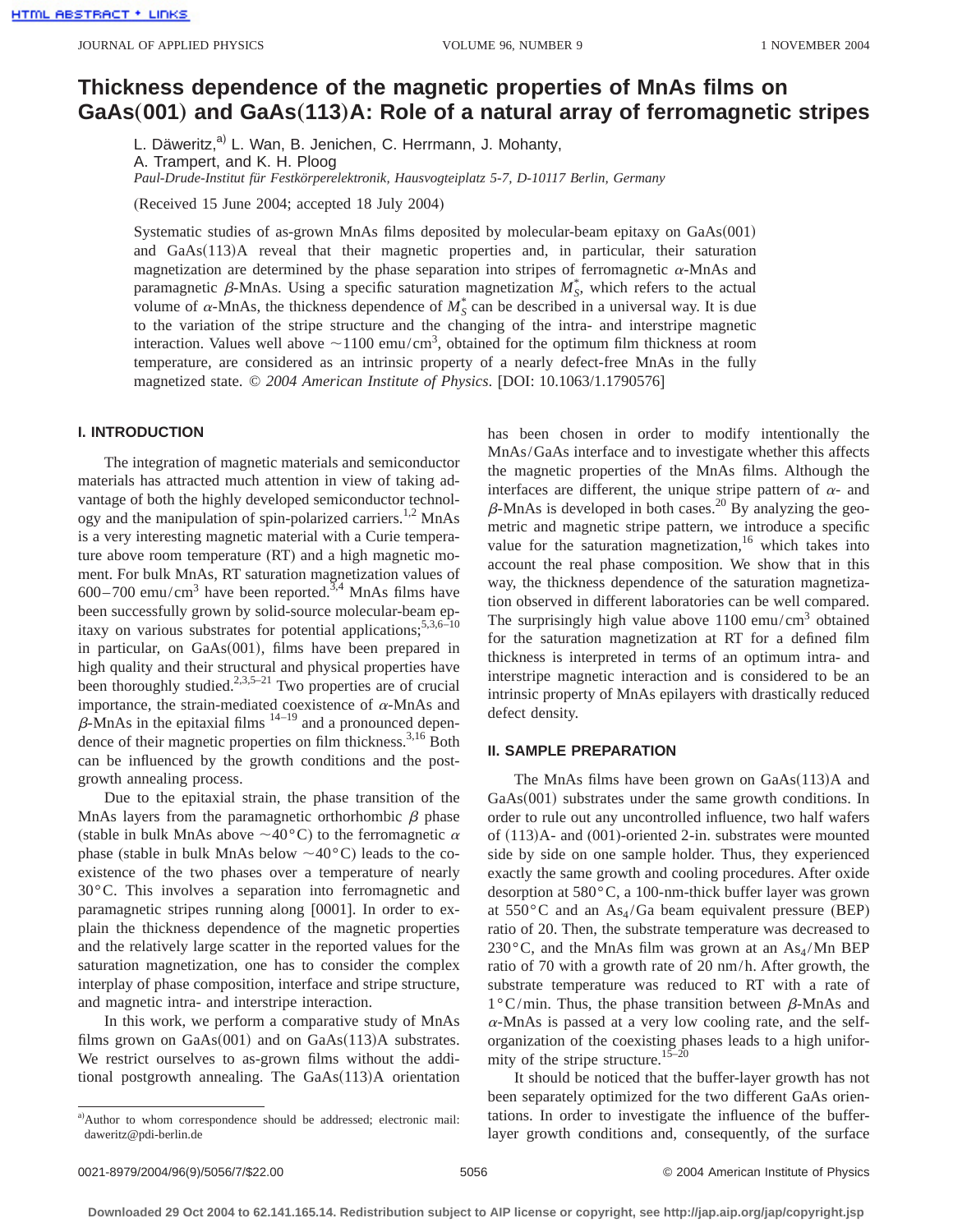morphology on the properties of the MnAs films, similar films have been additionally deposited on  $GaAs(311)A$  substrates having buffer layers grown at different temperatures in the range  $550-610^{\circ}$ C. The evaluation of the magnetic properties of the MnAs layers deposited on these different buffers revealed no significant differences. This means that any variation of the buffer-layer roughness resulting from the different growth temperatures can be neglected here.

Reflection high-energy electron diffraction (RHEED) was employed to monitor the growth. The observed streaky RHEED pattern indicated that the MnAs growth proceeded on both substrates after coalescence at a thickness of about 1 nm in a quasi two-dimensional mode. The RHEED patterns taken along the orthogonal GaAs[1<sup> $\overline{10}$ ] and [110] direc-</sup> tions for MnAs/GaAs(001) and the orthogonal GaAs $\overline{110}$ and  $\left[33\overline{2}\right]$  directions for MnAs/GaAs $(113)$ A revealed that MnAs grows in the  $\left[1100\right]$  orientation on both substrates. However, using the results of the x-ray measurements, as will be discussed later, in the latter case, there was a slight  $\frac{1}{\pi}$  deviation from the exact  $\left[\overline{1}100\right]$  orientation. The azimuthal orientations were on GaAs(001): MnAs[112<sup>o]</sup>||GaAs[110] and  $MnAs[0001] |GaAs[\overline{1}10]$ ; and on  $GaAs(113)A$ : and MnAs[0001]||GaAs[110]; and on GaAs(113)A:<br>MnAs[1120]||GaAs[110] and MnAs ~ [0001]||GaAs[332]. On both substrates, the  $MnAs(\overline{1}100)$  surface showed a (1)  $\times$ 2) reconstruction, i.e., half-order streaks in the RHEED pattern taken along the  $MnAs[0001]$  azimuth.

The structural and magnetic properties of the MnAs films on  $GaAs(001)$  are known to depend on the film thickness.3,16 In the present comparative study of the MnAs films on differently oriented GaAs substrates, the film thickness was varied from 50 to 215 nm. To control the film thickness, the Mn flux was calibrated by the RHEED intensity oscillation measurements for MnAs growth on  $GaAs(001)$ . The actual thicknesses were determined on cross sections of the MnAs/GaAs samples using scanning electron microscopy. Whereas for the  $MnAs/GaAs(001)$  samples, these values are close to those expected from a calibration using the RHEED intensity oscillations, there is a tendency for higher values for the  $MnAs/GaAs(113)A$  samples grown in the same run.

#### **III. RESULTS AND DISCUSSION**

# **A. Structural properties**

# **1. Phase composition and distribution**

As a consequence of the strain energy due to the lattice mismatch and thermal mismatch between MnAs and GaAs in MnAs/GaAs heterostructures, the  $\alpha$  and  $\beta$  phases can coexist in the MnAs film at  $RT^{14,15}$ . The strain arises mainly from the  $\beta \rightarrow \alpha$  phase transition during the sample cooling after growth. The lattice parameter along the  $[0001]$  direction remains nearly unchanged at this transition. In the  $(0001)$ plane, i.e., in the  $[11\overline{2}0]$  direction, however, there is an expansion of about  $1.2\%$ .<sup>22</sup> The lateral spatial distribution of the two phases in a 180-nm-thick film on  $GaAs(113)A$  is imaged in Figs. 1(a) and 1(b) by atomic force microscopy (AFM) and magnetic force microscopy (MFM), respectively.



FIG. 1. (a) AFM and (b) MFM images of a 180-nm-thick MnAs film grown on  $GaAs(113)A$ . The images show ridges and grooves due to the coexistence of  $\alpha$ - and  $\beta$ -MnAs, respectively, and magnetic contrast only in the ferromagnetic  $\alpha$  stripes. Image size is  $7\times7 \mu m$ .

As observed in previous studies for MnAs films on GaAs $(001)$ , <sup>16,19–21</sup> the AFM image reveals alternating ridges (light stripes) and grooves (dark stripes) running in the [0001] direction. From the magnetic contrast in the MFM image, it follows that the ridges consist of ferromagnetic  $\alpha$ -MnAs and the grooves of paramagnetic  $\beta$ -MnAs. The orientation of the stripe pattern is a direct consequence of the anisotropic strain originating at the  $\beta \rightarrow \alpha$  phase transition. The surface can be characterized by the periodicity of the stripe pattern *P*, the width of the ferromagnetic stripes  $W_{fm}$ , and the width of the paramagnetic stripes  $W_{pm}$ . In Fig. 2, P is plotted as a function of the thickness *t* of the MnAs film grown on  $GaAs(001)$  (squares) and on  $GaAs(113)A$  (triangles). We find that *P* linearly increases with the film thickness for both the GaAs templates. Besides *P*,  $W_{fm}$  and  $W_{pm}$ also increase (nearly) linearly with the film thickness. The considerable scatter in the data might be related to the inaccuracy of the data evaluation from the small field of view of the AFM images and/or a variation in the perfection of the MnAs/GaAs interfaces of the used set of samples. There is, however, a reasonable agreement with the results from a very careful measurement  $^{23}$  of the thickness dependence of *P*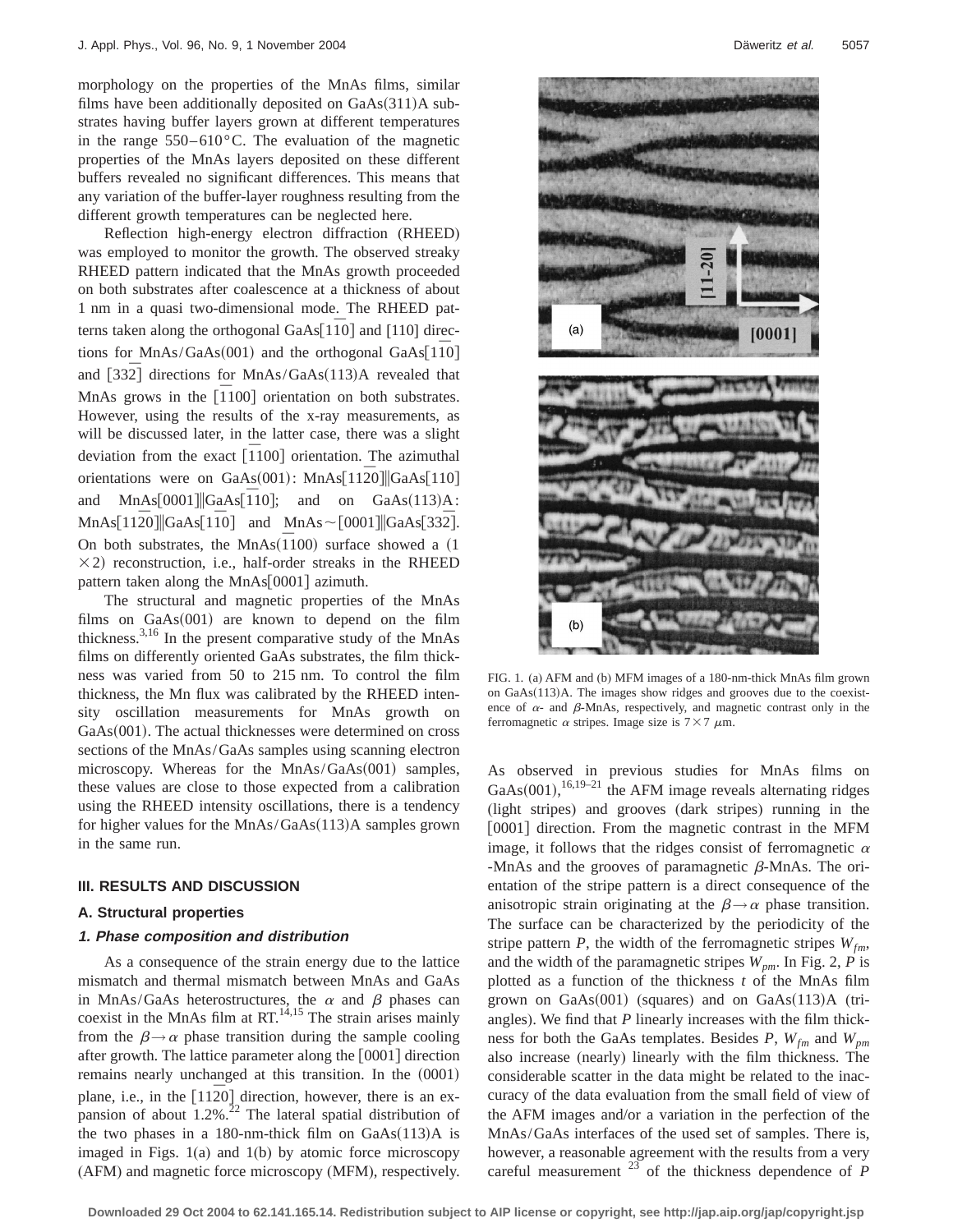

FIG. 2. Dependence of the periodicity of the stripe structure on film thickness for the MnAs films grown on  $GaAs(001)$  and on  $GaAs(113)$ A represented by squares and triangles, respectively. The dotted and dashed lines are guides to the eye for MnAs/GaAs(001) and MnAs/GaAs(113)A, respectively. The thin full line represents the result of a more accurate LEEM/ XMCDPEEM data evaluation from another set of MnAs/GaAs(001) films.

based on the 1arge-fleld images obtained in a combined lowenergy electron microscopy (LEEM) and x-ray magnetic circular dichroism photoemission electron microscopy (XM-CDPEEM) study <sup>18</sup> of layers grown on very smooth  $GaAs(001)$  surfaces prepared by pulsed GaAs deposition. For thicknesses up to 500 nm, *P* was shown to obey very well the relation  $p=1.4t$  (thin solid line in Fig. 2).

As shown, only a fraction of the film consists of ferromagnetic  $\alpha$ -MnAs. This is important to understand the magnetic properties of the films. For a quantitave determination of the  $\alpha$ -MnAs fraction, we can use the stripe pattern imaged by AFM, MFM, LEEM, XMCDPEEM, or x-ray diffraction. Figure 3 shows a typical  $\omega$ -2 $\theta$  scan for a 70-nm thick MnAs film on GaAs(113)A. Two clearly separated peaks for  $\alpha$  $-MnAs$  and  $\beta$ -MnAs confirm the phase coexistence at RT. The fraction of  $\alpha$ -MnAs obtained from the ratio of the integrated intensities of these peaks is presented in Fig. 4 as a function of the film thickness for the samples grown on GaAs $(001)$  (solid squares) and on GaAs $(113)$ A (solid triangles). These data show that the fraction of  $\alpha$ -MnAs is slightly but not significantly higher for the films grown on  $GaAs(113)A$ . The same linear dependence on the film thickness is found for both sets of the samples. The values for the  $\alpha$ -MnAs fraction estimated from the AFM (MFM) images (open squares and open triangles for films on  $GaAs(001)$  and



FIG. 3. X-ray diffraction curve ( $\omega$ -2 $\theta$  scan) for a MnAs/GaAs(113)A film of 70-nm thickness. The inset shows a smoothed curve in the angular range of interest as used in the data evaluation (cf. Fig. 4).



FIG. 4. Thickness dependence of the  $\alpha$ -MnAs fraction in films grown on  $GaAs(001)$  and  $GaAs(113)$ A deduced from the x-ray data (full symbols) and AFM data (open symbols). The lines are guides to the eye.

 $GaAs(113)$ A, respectively) are apparently systematically higher than those determined by x-ray diffraction. An overestimation is to be expected because of the irregularities in the stripe pattern,<sup>20</sup> as seen also in Fig. 1, are neglected.

#### **2. Microstructure**

Besides the strain-mediated phase coexistence, other strain relaxation mechanisms in MnAs/GaAs heterostructures are also relevant. Here, we are interested in the differences of these mechanisms for the two types of sample orientations, which lead to the different microstructures of the films. Considering the interface configurations of  $MnAs/GaAs(113)A$  and  $MnAs/GaAs(001)$  along MnAs<sup>[11 $\overline{2}0$ ], we find exactly the same crystal directions in</sup> both the epilayers and the substrates if we do not distinguish between the  $\lceil 110 \rceil$  and  $\lceil 110 \rceil$  directions of GaAs $(001)$ . The strain relaxation mechanism for both types of samples along this direction should hence be the same, and therefore, the characteristic stripe pattern discussed before is observed in both cases. The strain relaxation mechanism has been studied by high-resolution transmission electron microscopy (HR-TEM) for the MnAs/GaAs $(001)$  heterostructure.<sup>12</sup> The misfit strain along the MnAs $[11\overline{2}0]$  direction is relieved by the formation of regularly arranged misfit dislocations, which is thus expected for  $MnAs/GaAs(113)A$ , too. Along the MnAs<sup>[0001]</sup> direction, the relaxed interface structure for  $MnAs/GaAs(001)$  is composed of commensurate domains having a perfect coincidence arrangement, which are separated by extended secondary dislocations.<sup>12</sup>

For  $MnAs/GaAs(113)A$ , however, the interface configuration along the MnAs[0001] direction should be different as the *c* axis is tilted out of plane.<sup>24</sup> Figure 5 shows a crosssectional HRTEM image of the  $MnAs/GaAs(113)A$  heterostructure in the MnAs<sup>[1120</sub>]<sup>[GaAs[110]</sup> projection. Because</sup> of the different interference patterns on both sides of the heterostructure, the interface can be determined accurately.

**Downloaded 29 Oct 2004 to 62.141.165.14. Redistribution subject to AIP license or copyright, see http://jap.aip.org/jap/copyright.jsp**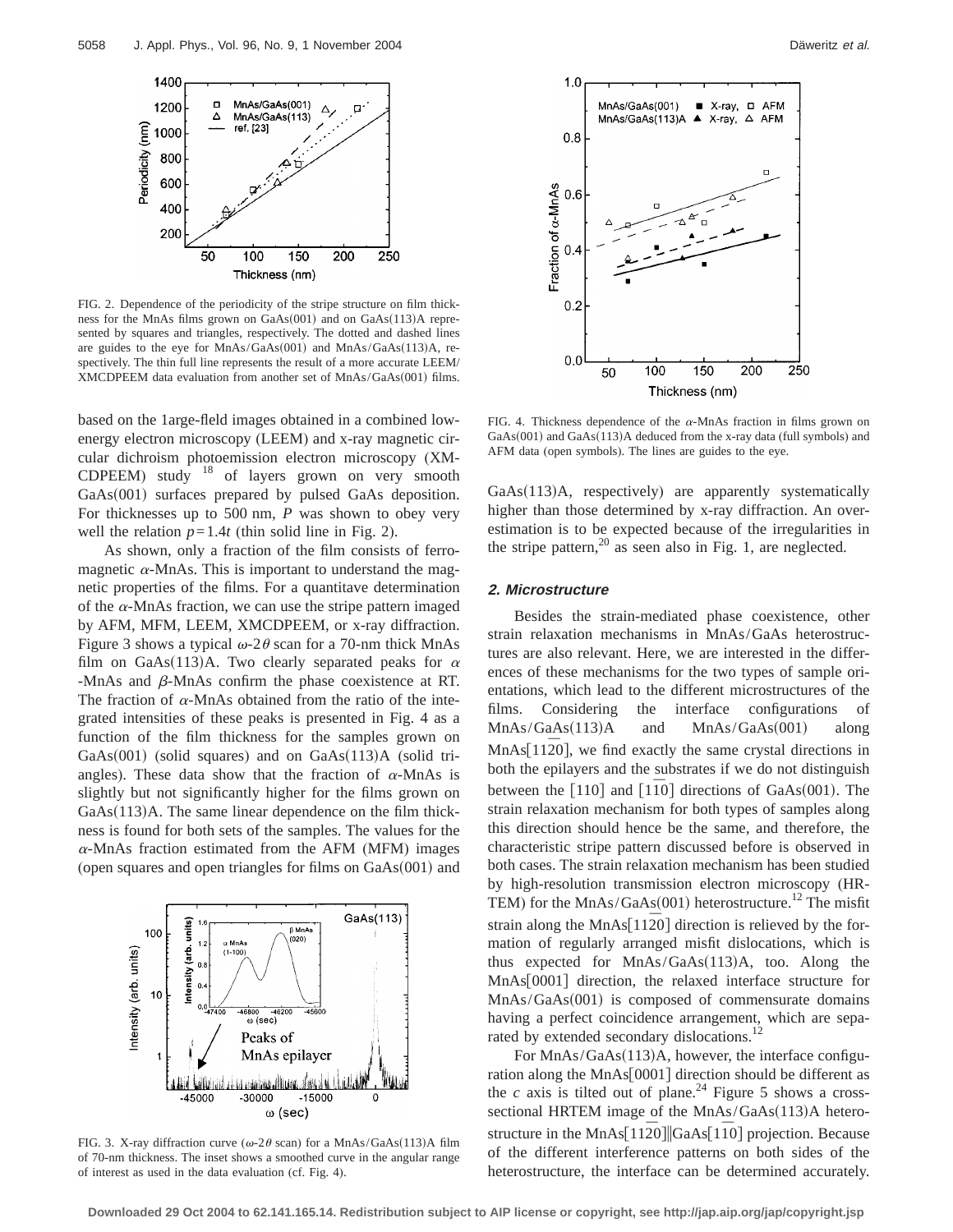

FIG. 5. Cross-sectional HRTEM image of the MnAs/GaAs(113)A interface in MnAs<sup>[1120]</sub>||GaAs<sup>[110]</sup> projection. The dotted and dashed lines mark</sup> the interface and the trace of a  $MnAs(1\bar{1}00)$  plane, respectively. The  $MnAs(1\bar{1}00)$  growth direction is tilted with respect to the  ${113}$  orientation of the substrate. The alignment of the  $MnAs(\overline{1}100)$  lattice planes with the  $GaAs{111}$  lattice planes is indicated by the arrow marked by a star.

The interface, which appears atomically abrupt, is highlighted by the thin dotted line, whereas the dashed line is the trace of the  $MnAs(\overline{1}100)$  plane. It is obvious that the GaAs[113] and MnAs[1100] directions do not coincide; the MnAs<sup>[110</sup>] direction is a few degrees tilted from GaAs[ $113$ ]. We measured the accurate epitaxial relationship of the  $MnAs/GaAs(113)A$  films using high-resolution x-ray diffraction (HRXRD). The symmetrical diffraction peaks from the substrate are used as references, i.e.,  $GaAs(113)$ and  $GaAs(004)$  for the different substrate orientations. The samples were rotated azimuthally around the growth direction (surface normal), and for several azimuths, radial (i.e.,  $\omega$ −2 $\theta$ ) scans were performed. For each scan, the separation between  $MnAs(\overline{1}100)$  and the corresponding reference peak was obtained. If the  $(\overline{1}100)MnAs$  planes were parallel to the growth surface, the separation of the reference peak would not change in dependence of the azimuthal angle. This was indeed observed for  $MnAs/GaAs(001)$  in agreement with the RHEED results. During the azimuthal rotation of the  $MnAs/GaAs(113)A$  samples, this peak separation follows a sine function, as shown in Fig. 6(a). This indicates that the  $(1\bar{1}00)$ MnAs planes are tilted,<sup>25</sup> and the observed tilt angle is 4° around the MnAsf112*¯*0<sup>g</sup> axis. The MnAsf112*¯*0<sup>g</sup> direction **The model of the set of the set of the set of the set of the set of the set of the set of the set of the set of the set of the set of the set of the set of the set of the set of the set of the set of the set of the set of** the  $\alpha$ - and  $\beta$ -MnAs domains of 0.05° was derived from the data of Fig.  $6(b)$ . In contrast, in the MnAs/GaAs $(001)$ samples, the orientations of both phases are parallel.



FIG. 6. MnAs epilayer tilt in the  $MnAs/GaAs(113)A$  films as observed by the x-ray measurements. (a) Tilt angle as a sine function of the azimuthal angle indicating that the  $MnAs(\overline{1}100)$  plane is not parallel to the substrate surface. The zero-degree azimuth is set as the x-ray incident plane parallel to MnAs<sup>[1120]</sup>. (b) Measurement of the tilt angle (out of plane) between  $\alpha$ and  $\beta$ -MnAs stripes. The [0001] direction is tilted out of plane from the GaAs[332<sup> $\overline{2}$ </sup>] axis around the [112<sup> $\overline{2}$ 0] axis by 4°, while the [112<sup> $\overline{2}$ 0] axis keeps</sup></sup> in plane. The out-of-plane tilt angle between the stripes of  $\alpha$ - and  $\beta$ -MnAs is 0.05.

Along the perpendicular MnAs $\vert$ 0001 $\vert$  in-plane direction, i.e., along the *c* axis, the interface configurations are different as the *c* axis is tilted out of the interface plane in the  $MnAs/GaAs(113)A layer, whereas in the MnAs/GaAs(001)$ 1ayer, the *c* axis remains in the interface plane. The corresponding net plane distances are also different. This gives evidence for different strain relaxation mechanisms along this direction.

The observed tilt of the *c* axis in the MnAs/GaAs $(113)$ A samples can be understood in terms of an energy-minimizing lattice mismatch accommodation process. Considering the  $[0001]$  direction, in the case of the MnAs/GaAs $(001)$  layer, four MnAs $(0002)$  atomic planes match six  $GaAs(2\overline{2}0)$ planes, as observed by the HRTEM. $^{12}$  In this way, the effective lattice mismatch between the layer and the substrate is reduced from 30% to 5% by the formation of a coincidence lattice. In the case of the  $MnAs/GaAs(113)A$  samples, however, the HRTEM and HRXRD results reveal an alternative mechanism for the mismatch accommodation process. The <sup>4°</sup> tilt from the singular MnAs<sup>[1100]</sup> growth direction in the case of the  $MnAs/GaAs(113)A$  films promotes the generation of a coherent interface by improving the alignment of the  $\{\overline{1}100\}$  lattice planes in MnAs with the  $\{111\}$  lattice planes in GaAs, as highlighted in Fig. 5 by the arrow marked by a star. Both sets of lattice planes play an important role as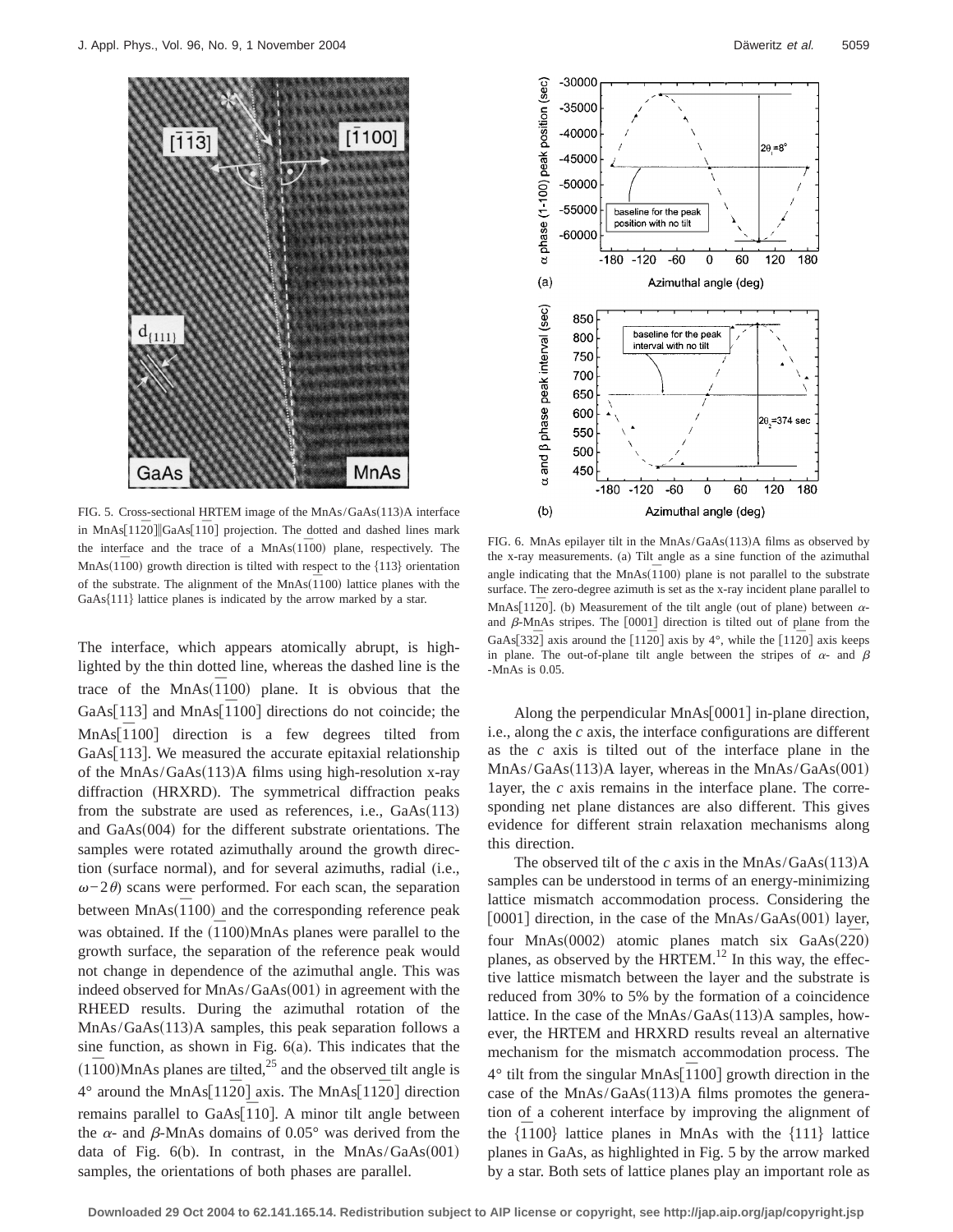step edges during growth. Here, it is important to notice that there are two different contributions to the morphology of the MnAs films: (i) the periodic undulations due to the groove-ridge structure described previously and (ii) the step morphology.<sup>16,19</sup> The former is caused by the elastic distortion of the film during cooling due to the presence of  $\alpha$ - and  $\beta$ -phase MnAs in the film; the latter is formed during growth. As shown for  $MnAs/GaAs(001)$  by using scanningtunneling electron microscopy, one system of monolayer growth steps is running along MnAs $[11\overline{2}0]$ .<sup>19</sup> It is obvious that these steps will also exist on the  $MnAs/GaAs(113)A$ films. There, the edges of these growth steps could play an important role in the experimentally observed alignment of the film that the mean and the entriesting of the summary of the head of the hand the hand the hand the hand the hand the hand the hand the hand the hand the hand the hand the hand the hand the hand the hand the hand the h planes in GaAs.

#### **B. Magnetic properties**

The magnetic properties of the MnAs films were determined by using superconducting quantum interference device (SQUID) magnetometry. All measurements were performed with the external field applied along MnAs<sup>[1120]</sup>, which is the easy axis of magnetization. The hysteresis loops measured at RT for the  $MnAs/GaAs(113)A$  films of different thicknesses are presented in Fig. 7(a). An almost square loop is observed for the 70-nm-thick film. With the increasing film thickness, the loop inclines gradually and becomes more complex. Whereas the coercive field decreases, a higher external field is needed for the magnetization of the thicker films. The main reason for this changing shape of the hysteresis loop is assumed to be the attenuation of the coupling strength between the ferromagnetic  $\alpha$ -MnAs stripes due to their wider separation in thicker films. The characteristic change in the shape of the hysteresis loop occurs at a separation  $W_{pm}$  in the order of 200 nm. The ferromagnetic coupling between the neighboring stripes then becomes weaker. This can be seen from the array of magnetic domains in the MFM image taken from a 180-nm-thick  $MnAs/GaAs(113)A$ film and shown in Fig. 1(b). The magnetic moments within a single domain lie either all along the MnAs $\left[1\overline{1}20\right]$  or all along the MnAs<sup>[1120]</sup> direction. The domains are imaged as comblike structures, which show up in these two opposite orientations within an individual stripe of  $\alpha$ -MnAs. A detailed description of the domain structure has been given e1sewhere.<sup>11,21</sup> As a consequence of the reduced intra- and interstripe coupling, a higher external field is needed for the magnetic saturation. The same tendency for the thickness dependence of the loop shape is found also for the  $MnAs/GaAs(001)$  films, as can be seen from Fig. 7(b). For a 40-nm-thick film, a direct insight into the ferromagnetic coupling of the stripes has been obtained in a LEEM/ XMCDPEEM study.<sup>18</sup> As schematically shown in Fig. 8(a), the XMCDPEEM image of the film in the  $\alpha \rightarrow \beta$  transition stage, upon heating from below 273 K, reveals ferromagnetic domains, which are strongly elongated in the  $[0001]$ direction. In neighboring domain, the magnetic moments are oriented opposite to each other. The paramagnetic stripes perpendicular to the easy axis break the domains up into



FIG. 7. Hysteresis loops obtained by SQUID measurements at room temperature with the magnetic field applied along the easy axis of magnetization for the films grown on (a)  $GaAs(001)$  and on (b)  $GaAs(113)A$ . The thickness of the films is indicated.

narrow stripes, which are still well correlated. In a MnAs film cooled from the completely paramagnetic state to RT, there is yet mainly ferromagnetic coupling between the neighboring ferromagnetic stripes. But many oppositely magnetized regions occur, too, as sketched in Fig. 8(b). When the ferromagnetic stripes become wider in thicker films, then they become subdivided into subdomains not only along but also across the stripe. This will be discussed else-



FIG. 8. Schematic representation of the array of magnetic domains in the coexistence range of the  $\alpha$  and  $\beta$  phase of a thin MnAs film (a) as expected upon heating from the fully magnetized state and  $(b)$  as observed  $18$  upon the cooling from the completely paramagnetic state to room temperature.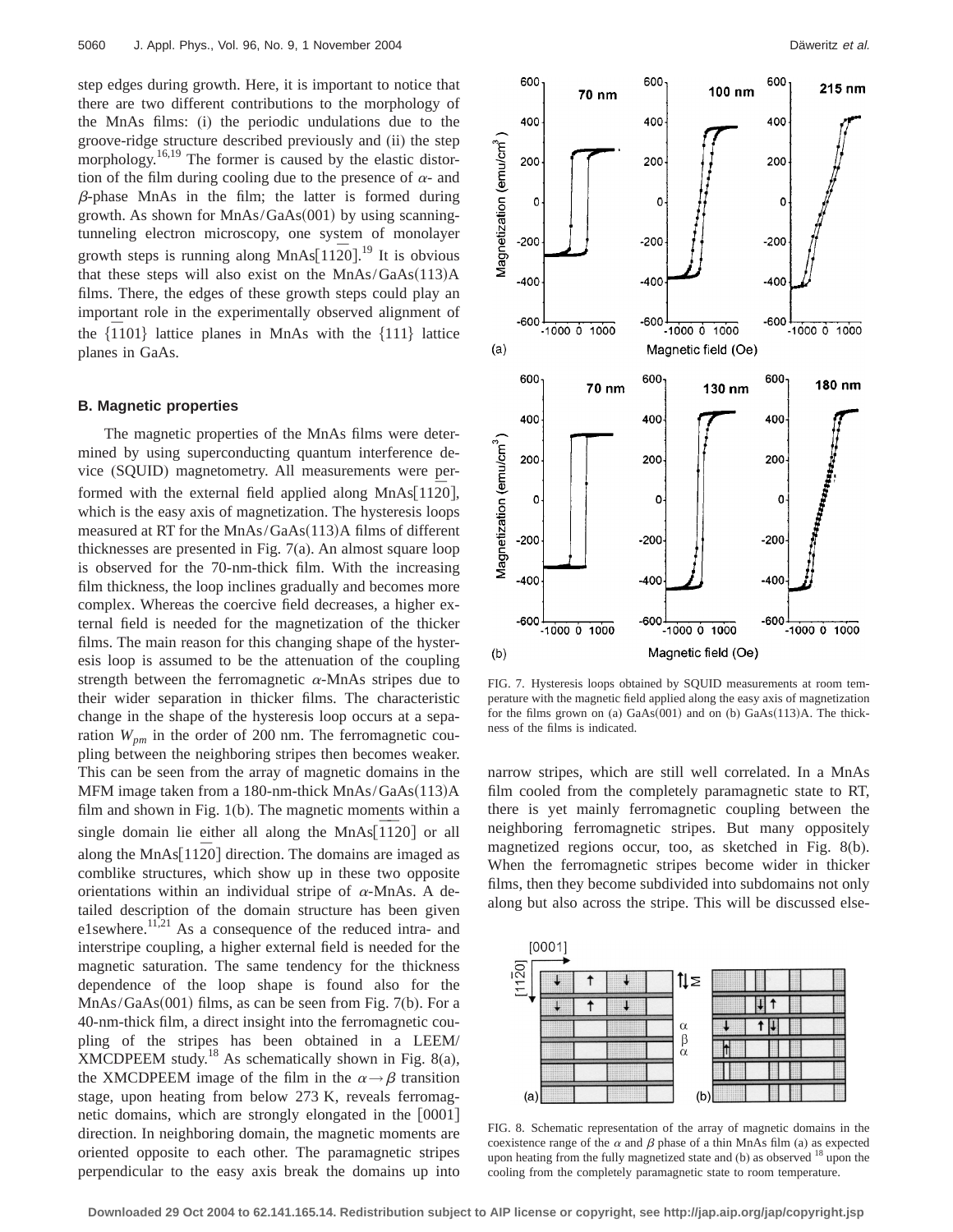

FIG. 9. Coercive field  $H_c$  as a function of film thickness obtained from the hysteresis loops measured for the MnAs/GaAs(001) and the GaAs(113)A films at RT.

where in detail.<sup>23</sup> Thus, the saturation magnetization depends on the ferromagnetic intrastripe and interstripe interactions. The RT coercive field  $H_C$  was derived from the hysteresis loops. Its thickness dependence is comparable for both types of the MnAs films, as can be seen in Fig. 9.

When evaluating the magnetic properties of the films, one has to take into account that they only partly consist of ferromagnetic  $\alpha$ -MnAs. Therefore, a specific saturation magnetization  $M_S^*$  has been introduced, which refers to the volume of  $\alpha$ -MnAs determined by x-ray diffraction.<sup>16</sup> Here, we will additionally use a specific saturation magnetization  $M_S^*$ , which is based on a volume evaluation of  $\alpha$ -MnAs from the AFM data. Figure 10(a) shows the as-measured data for the thickness dependence of the saturation magnetization  $M_S^*$ . The squares and triangles refer to the films grown on GaAs $(001)$  and GaAs $(113)$ A, respectively. For the  $MnAs/GaAs(001)$  films, we observe an increase of  $M<sub>S</sub>$  up to a film thickness of about 70–100 nm. Also shown is a replot of the data for  $MnAs/GaAs(001)$  taken from the early work of Tanaka *et al.*<sup>3</sup> It reveals a similar behavior as the present data, although  $M<sub>S</sub>$  shows a peak already at 50 nm and then decreases. Most likely, this can be attributed to a higher content of  $\alpha$ -MnAs in the samples of Ref. 3, whereas for the preparation conditions of our samples (nonoptimized template, no postgrowth annealing), it is only about 50% and varies considerably. More instructive are the values  $M_S^*$  and  $M_s^{**}$  [Figs. 10(b) and 10(c) respectively], which refer to the volume of  $\alpha$ -MnAs. The  $M_S^*$  values for MnAs/GaAs(001) rapidly increase from about 500 emu/cm<sup>3</sup> at 50 nm film thickness to a value as high as  $\sim$ 1100 emu/cm<sup>3</sup> at 70 nm and then gradually decrease to  $\sim$ 900 emu/cm<sup>3</sup> at 215 nm. The general behavior of the thickness dependence of  $M_s^*$  is now very similar to that of  $M_s$  found by Tanaka *et al.*<sup>3</sup> However, the curve is shifted to considerably higher values, peaking at  $\sim$ 1100 emu/cm<sup>3</sup>, which is close to the saturation magnetization of  $\sim$ 1200 emu/cm<sup>3</sup> reported for  $MnAs/GaAs(001)$  at 10 K.<sup>13</sup> This considerably exceeds the room-temperature saturation values of 600–700 emu/cm3 reported for bulk  $MnAs.<sup>3,4</sup>$  Even the value of  $\sim$ 790 emu/cm<sup>3</sup> at a 100-nm film thickness [Fig. 10(c)], which is expected to underestimate the real value, is clearly higher. This shows that the peak value of the saturation mag-



FIG. 10. Thickness dependence of the saturation magnetization at RT for the  $MnAs/GaAs(001)$  and  $MnAs(113)A films.$  (a) As-measured saturation magnetization  $M<sub>S</sub>$ , (b) the corrected values of  $M<sub>s</sub><sup>*</sup>$  based on the x-ray data, and (c)  $M_S^{**}$  based on the AFM data.

netization for a defined film thickness requires a material with an optimum intra- and interstripe magnetic coupling.

The data presented in Figs.  $10(a)$ – $10(c)$  reveal that the  $MnAs/GaAs(113)A$  films show a similar behavior of the thickness-dependent magnetic properties as the  $MnAs/GaAs(001)$  films. A slight but not significant tendency to lower magnetization values and stronger scatter of the data is a hint that the formation of the coupled ferromagnetic MnAs stripes is less perfect on  $GaAs(113)A$  than on  $GaAs(001)$ , as a consequence of the differences in the interface structure

#### **IV. CONCLUSIONS**

In summary, a detailed analysis of the structural and magnetic properties of as-grown MnAs films deposited on  $(001)$ - and  $(113)$ A-oriented GaAs substrates has been presented. We have shown that a unique pattern of ferromagnetic and paramagnetic stripes due to phase separation into  $\alpha$ - and  $\beta$ -MnAs is formed independently whether the films are deposited on  $GaAs(001)$  or  $GaAs(113)$ A and even though the interface structure is different for the two substrate orientations. By introducing a specific value for the saturation magnetization, which takes into account the real phase composition, the thickness dependence of the saturation magnetization observed in different laboratories can be well compared. The stripe pattern, representing an array of micromagnets, changes in a characteristic manner with the